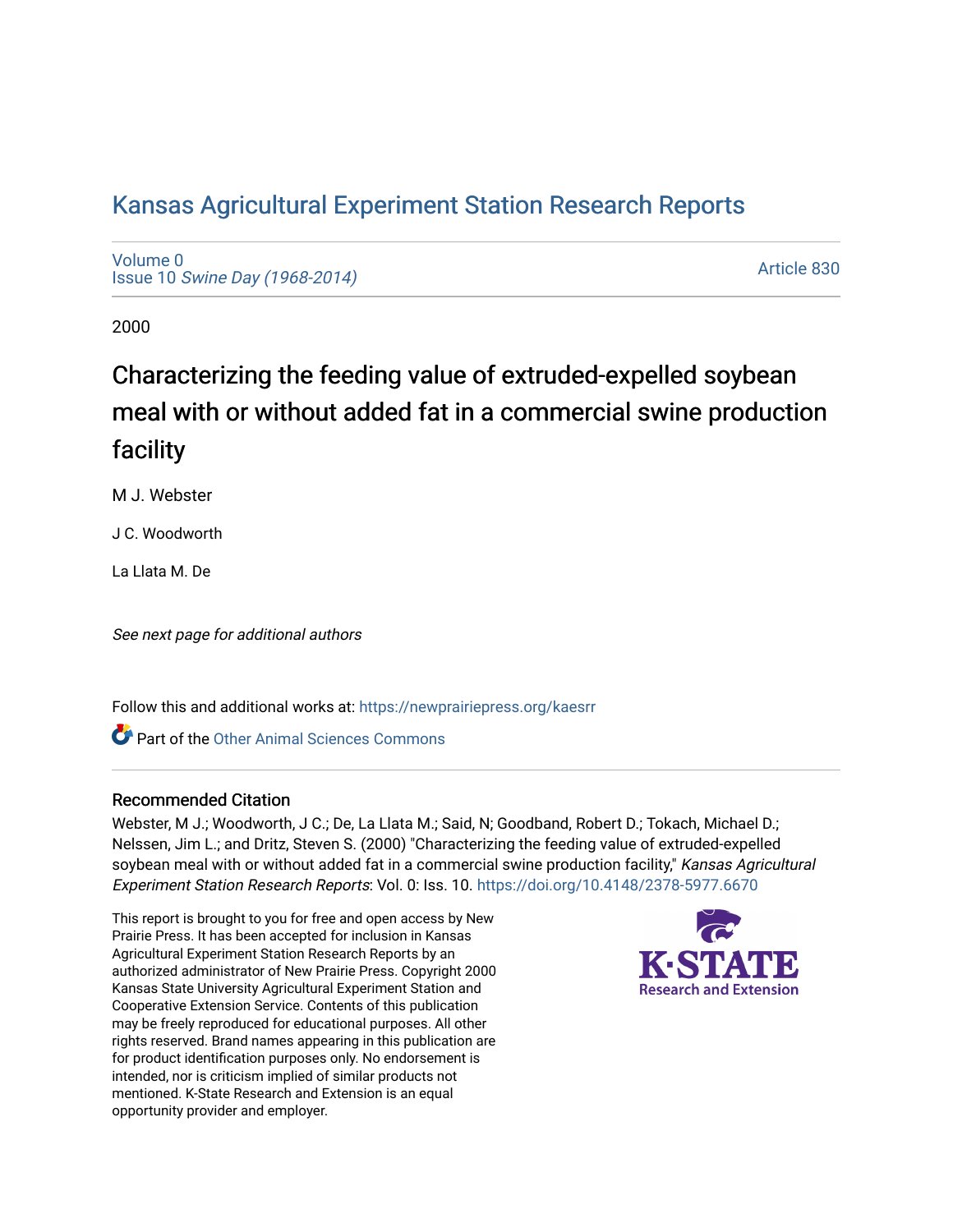# Characterizing the feeding value of extruded-expelled soybean meal with or without added fat in a commercial swine production facility

# **Abstract**

A total of 1,200 gilts was used to evaluate the effects of replacing conventionally processed soybean meal with extruded-expelled soybean meal on finishing pig growth performance. Dietary treatments were arranged in a  $2 \tilde{A}$  3 factorial with two sources of soybean meal (solvent-extracted or extruded-expelled) and three levels of added fat (none, 3.4, and 7% in Phase 1 than decreasing in subsequent phases). Energy levels were adjusted such that the higher energy in extruded-expelled soybean meal (with or without added fat) was equal to that provided by solvent-extracted soybean meal with added fat. From 54 to 135 lb, pigs fed extruded-expelled soybean meal had improved ADG and F/G compared to those fed solvent-extracted soybean meal. Increasing added fat in either extruded-expelled- or solvent-extracted soybean meal-based diets linearly improved ADG and F/G. From 135 to 270 lb, pigs fed extruded-expelled soybean meal and(or) increasing added fat had decreased feed intake. For the overall growing-finishing period, ADG was unaffected by increasing energy density. However, ADFI was decreased and F/G improved as energy density of the diet was increased either with extruded-expelled soybean meal and(or) added fat. Carcass leanness was not affected by dietary treatment. These results indicate that increasing the energy density of the diet by using extruded-expelled soybean meal and(or) added fat improves feed efficiency in finishing pigs reared in a commercial environment.; Swine Day, Manhattan, KS, November 16, 2000

## Keywords

Swine day, 2000; Kansas Agricultural Experiment Station contribution; no. 01-138-S; Report of progress (Kansas State University. Agricultural Experiment Station and Cooperative Extension Service); 858; Swine; Soybean meal; Processing; Fat; Growth; Finishing pigs

#### Creative Commons License



This work is licensed under a [Creative Commons Attribution 4.0 License](https://creativecommons.org/licenses/by/4.0/).

#### Authors

M J. Webster, J C. Woodworth, La Llata M. De, N Said, Robert D. Goodband, Michael D. Tokach, Jim L. Nelssen, and Steven S. Dritz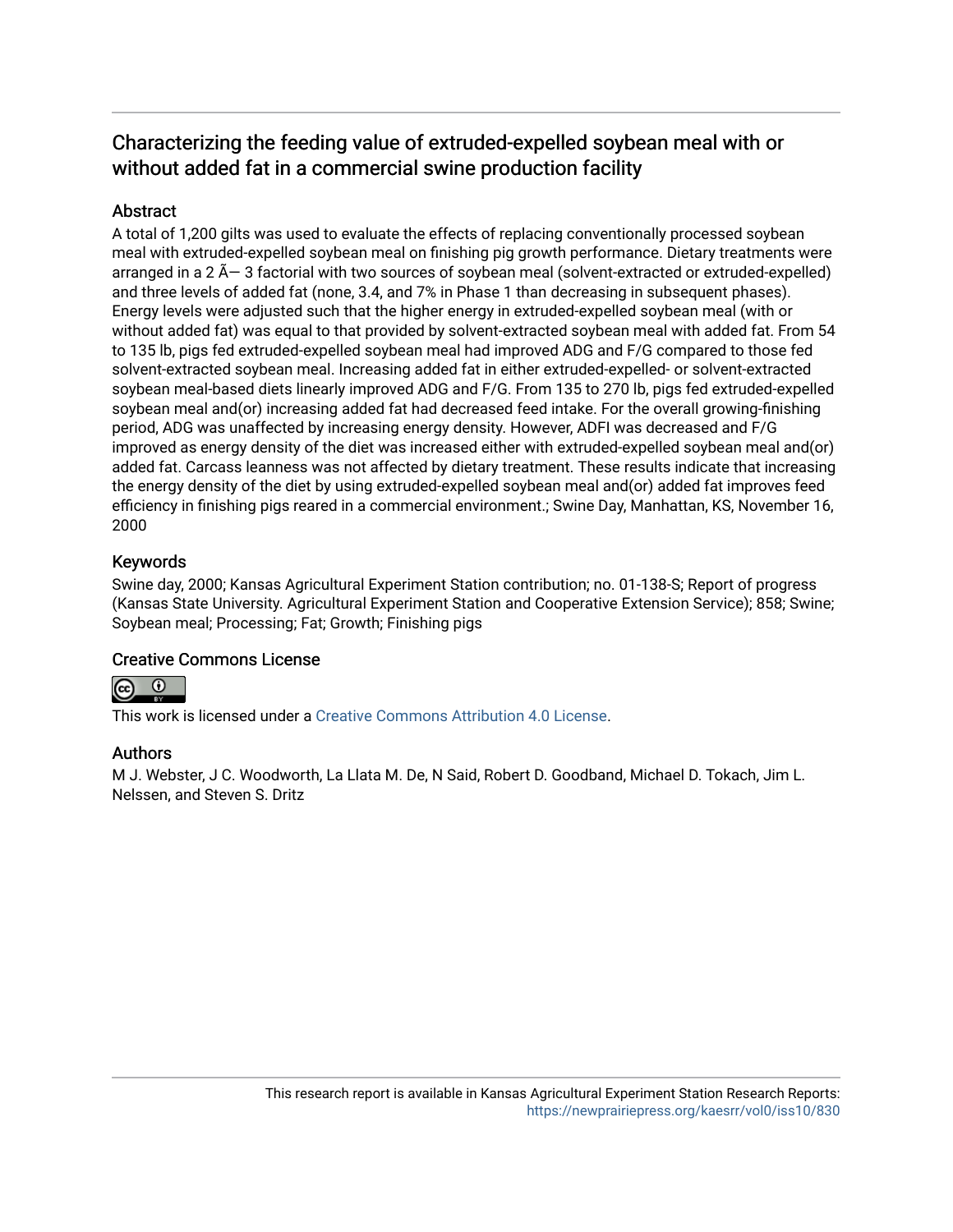#### **CHARACTERIZING THE FEEDING VALUE OF EXTRUDED-EXPELLED SOYBEAN MEAL WITH OR WITHOUT ADDED FAT IN A COMMERCIAL SWINE PRODUCTION FACILITY1,2**

*M. J. Webster, S. S. Dritz<sup>3</sup>, R. D. Goodband, M. D. Tokach, J .L. Nelssen, J. C. Woodworth, M. De La Llatta, and N. Said*

#### **Summary**

A total of 1,200 gilts was used to evaluate the effects of replacing conventionally processed soybean meal with extruded-expelled soybean meal on finishing pig growth performance. Dietary treatments were arranged in a  $2 \times 3$  factorial with two sources of soybean meal (solvent-extracted or extruded-expelled) and three levels of added fat (none, 3.4, and 7% in Phase 1 than decreasing in subsequent phases). Energy levels were adjusted such that the higher energy in extruded-expelled soybean meal (with or without added fat) was equal to that provided by solvent-extracted soybean meal with added fat. From 54 to 135 lb, pigs fed extruded-expelled soybean meal had improved ADG and F/G compared to those fed solvent-extracted soybean meal. Increasing added fat in either extruded-expelled- or solvent-extracted soybean meal-based diets linearly improved ADG and F/G. From 135 to 270 lb, pigs fed extruded-expelled soybean meal and(or) increasing added fat had decreased feed intake. For the overall growing-finishing period, ADG was unaffected by increasing energy density. However, ADFI was decreased and F/G improved as energy density of the diet was increased either with extruded-expelled soybean meal and(or) added fat. Carcass leanness was not affected by dietary treatment. These results indicate that increasing the energy density of the diet by using extruded-expelled soybean meal and(or) added fat improves feed efficiency in finishing pigs reared in a commercial environment.

(Key Words: Soybean Meal, Processing, Fat, Growth, Finishing Pigs.)

#### **Introduction**

The ileal amino acid digestibility and metabolizable energy (ME) of extrudedexpelled soybean meal were established in a previous KSU study. As expected because of the higher fat content, the extruded-expelled soybean meal had a higher ME content compared to conventional soybean meal.

Recent research at KSU indicated a linear improvement in feed efficiency through the growing and finishing phases with increasing additions of fat (0 to 6% choice white grease) in diets. However, the improvements in ADG were not the same throughout the finishing phase. During the growing phase (80 to 130 lb) when the pigs were in an energy dependant phase of growth, increasing added dietary fat linearly increased growth rate. Each 1% added fat improved ADG approximately 2%. During the late finishing phase (210 to 260 lb), added fat had no effect on ADG, but F/G continued to be improved. Thus, the economic value of added dietary fat for improv-

<sup>1</sup>The authors wish to thank Insta-Pro International, a division of Triple "F", Des Moines, IA, for providing the extruded-expelled soybean meal used in this study.

<sup>2</sup>Appreciation is expressed to Global Ventures for the use of pigs and facilities; to Pipestone Research Partners for partial financial support; and to Marty Heintz, Steve Rops, and Robert Powell for technical assistance.

<sup>3</sup>Food Animal Health and Management Center.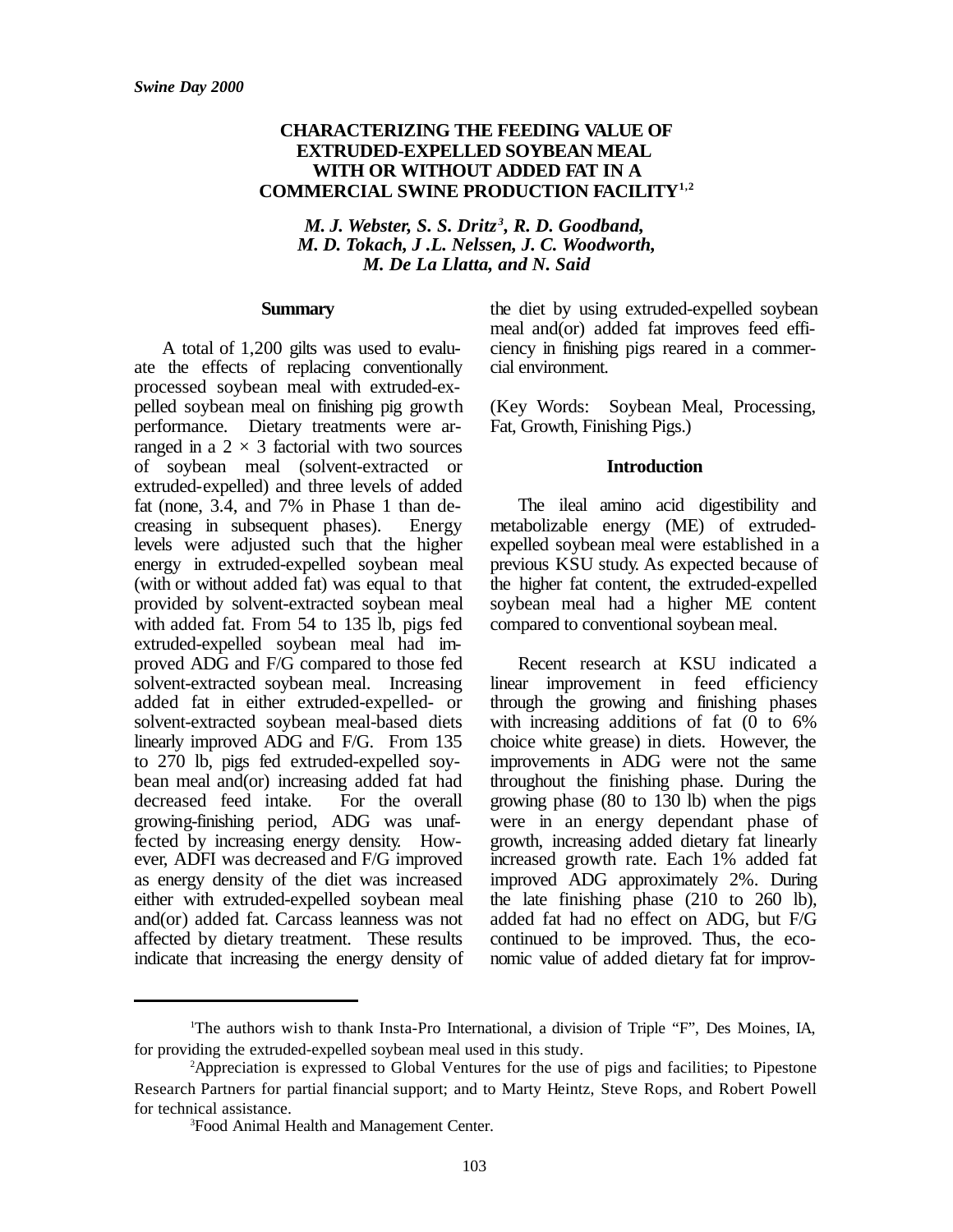ing ADG is greater during the growing phase.

The linear improvements suggest that when economical, the highest level of added dietary fat should be fed. Added dietary fat levels in corn-soybean meal based diets usually are limited to 6% for feed manufacturing and handling reasons. Thus, extrudedexpelled soybean meal may provide an increase in energy density above that of a diet with 6% added fat. In addition, use of extruded-expelled soybean meal can result in higher energy density for diets during the growing phase, when the value of the energy density is greater for ADG improvements.

Therefore, the main objective of this study was to verify the feeding value of extruded-expelled soybean meal in a growth trial conducted under commercial conditions. A second objective was to determine if extruded-expelled soybean meal can provide added dietary energy in addition to maximum levels of added dietary fat.

#### **Procedures**

A total of 1,200 gilts (PIC C22  $\times$  337), initially 54 lb, was housed in a commercial research facility in southwestern Minnesota. The barn was a 48-pen curtain-sided, totalslatted finishing barn with 7.2 sq ft provided per pig and each pen initially stocked with 25 pigs. Eight pens per treatment were arranged in a  $2 \times 3$  factorial with two soybean sources and three levels of increasing energy density as the main effects. The control diet was corn and solvent-extracted soybean meal-based and contained no added fat. In the next dietary treatment, the solventextracted soybean meal was replaced by extruded-expelled soybean meal. We then added fat (3.4 to 1.5% based on phase) to the solvent-extracted soybean meal-based diet to equal the energy content of the extrudedexpelled soybean meal diet. This amount of added fat then was added to the extrudedexpelled-soybean meal-based diet, and a solvent-extracted soybean meal diet with added fat (7 to 3.1%) was formulated to equal the energy content of the extrudedexpelled soybean meal diet with added fat.

The last dietary treatment consisted of extruded-expelled soybean meal with 7 to 3.1% added fat, the same amount added to the solvent-extracted soybean meal diet. So, the diet containing solvent-extracted soybean meal with the medium level of added fat was formulated to equal the ME level of the extruded-expelled soybean meal diet with no added fat. In addition, the diet containing solvent-extracted soybean meal with the high level of added fat was formulated to equal the ME level of the extruded-expelled soybean meal diet with the medium levels of fat.

All pigs were phase-fed four diets from 54 to 270 lb (Tables 1 through 4). Diets were formulated to the same digestible lysine to energy ratio within each phase. Because the lysine content of each diet was decreased as the pigs became heavier, the amount of extruded-expelled soybean meal was decreased. This decreased the amount of extra ME it provided relative to diets containing solvent-extracted soybean meal. Therefore, the amount of added fat to equalize energy density between solvent-extracted and extruded-expelled soybean meals decreased in each successive phase. Each phase was fed for approximately 28 d. All diets were formulated using NRC (1998) nutrient values for solvent-extracted soybean meal. Metabolizable energy and digestible amino acid values estimated in a previous KSU study were used for the extruded-expelled soybean meal.

Pigs were weighed and feed disappearance was determined every 14 days. The ADG, ADFI, and F/G were determined for the performance data. At market time, pigs were tattooed by pen for treatment identification and sent to Swift in Worthington, MN, where carcass characteristics (loin depth, fat depth, hot carcass weight, dressing percentage, lean yield, and fat-free lean index, FFLI) were measured.

#### **Results and Discussion**

From d 0 to 54, (54 to 135 lb), a source  $\times$  fat interaction (P<.05) was observed for ADG (Table 5). In the diets without added fat, pigs fed solvent-extracted soybean meal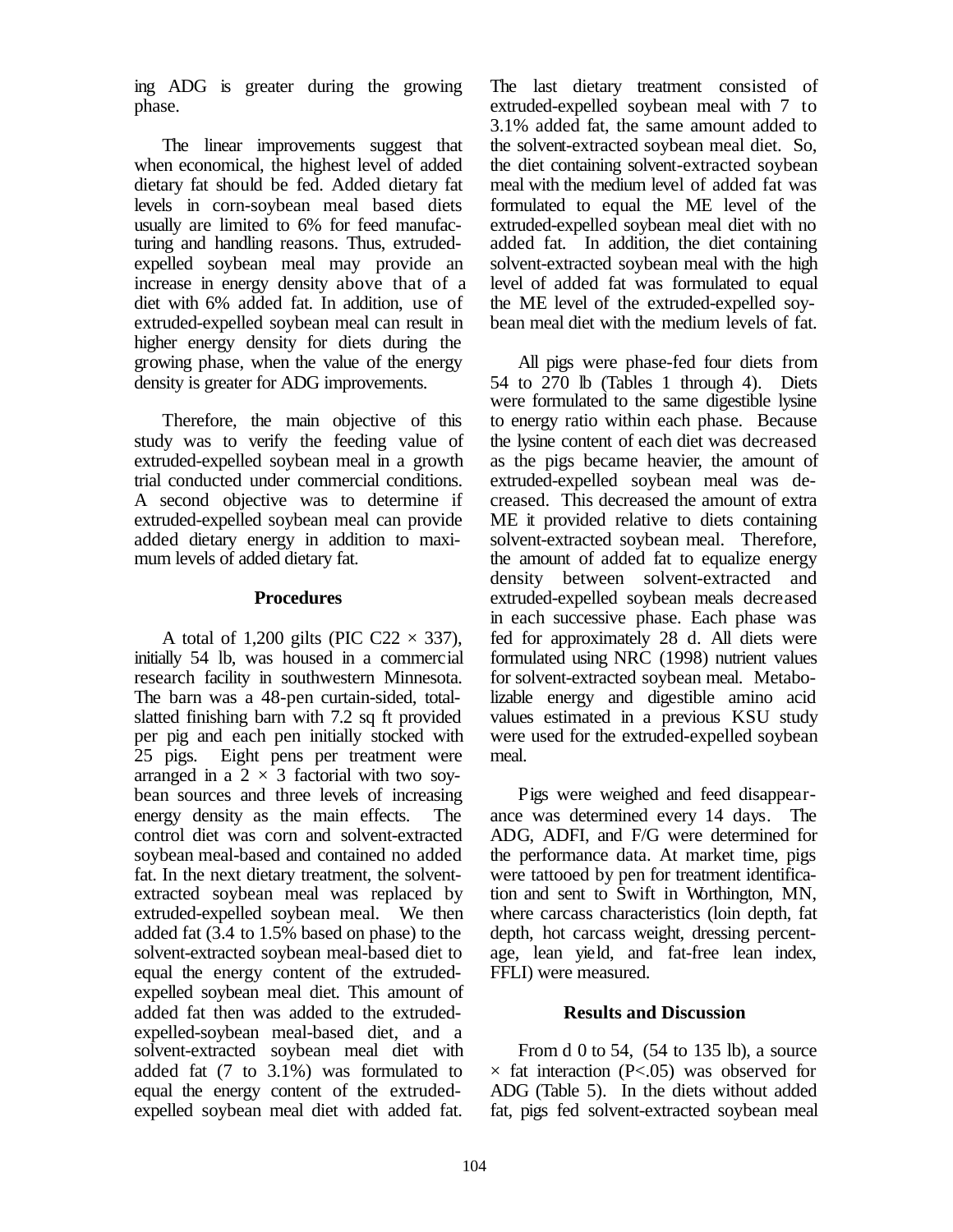had greater ADG than those fed extrudedexpelled soybean meal. However, when medium and high levels of fat were added, pigs fed extruded-expelled soybean meal had greater ADG than those fed solvent-extracted soybean meal. Replacing solvent-extracted soybean meal with extruded-expelled soybean meal had no effect on ADFI but tended (P<.06) to improve feed efficiency. Increasing added fat decreased (linear, P<.03) ADFI and F/G.

From d 54 to 126, ADG was not affected (P>.12) by either extruded-expelled soybean meal or added fat. However, ADFI decreased with the addition of extrudedexpelled soybean meal (P<.02) or increasing added fat (linear, P<.01). Feed efficiency was not affected (P>.18) by dietary treatment.

For the overall experiment, ADG was not affected (P>.32) by either extruded-expelled soybean meal or added fat. However, increasing the dietary energy content by either replacing solvent-extracted soybean meal with extruded-expelled soybean meal and(or) increasing added fat decreased ADFI (P<.06, and linear, P<.03, respectively) and improved F/G (P<.02, and linear P<.01,

 respectively). No differences were observed in the carcass data among the dietary treatments.

The results of this experiment agree with previous research evaluating increasing dietary energy density in pigs reared in commercial environments. Growing pigs are in an energy-dependent stage. Therefore, increasing energy density of the diet either by using extruded-expelled soybean meal and(or) adding fat increases ADG and improves F/G. In late finishing, when the pig's energy intake begins to exceed that necessary for maximum protein deposition, increasing dietary energy density does not affect ADG, but can reduce ADFI and improve F/G.

Furthermore, results indicate that extruded-expelled soybean meal and solventextracted soybean meal affect ADG, ADFI, and F/G similarly when formulated to the same energy level. When more than 6% fat is added, feed manufacturing and handling characteristics become problems. Therefore, higher energy levels could be obtained by using extruded-expelled soybean meal with 6% added fat.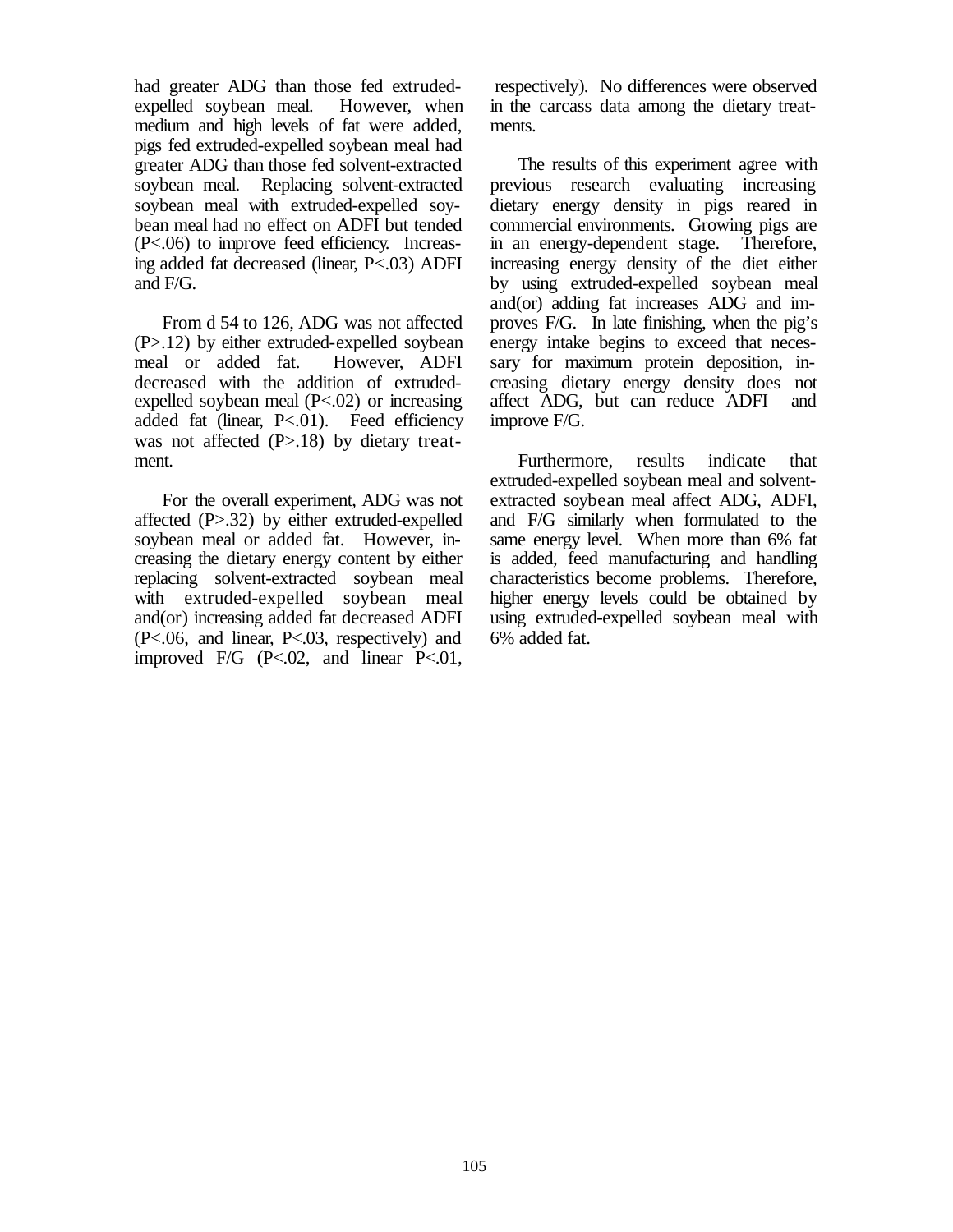|                               | Fat Level: |                  | None                  | Medium     |               | High       |        |  |
|-------------------------------|------------|------------------|-----------------------|------------|---------------|------------|--------|--|
|                               | Source:    | SMB <sup>1</sup> | $EE$ Soy <sup>2</sup> | <b>SBM</b> | <b>EE</b> Soy | <b>SBM</b> | EE Soy |  |
| Ingredients, %                | ME Level:  | 1,503            | 1,571                 | 1,571      | 1,643         | 1,643      | 1,721  |  |
| Corn                          |            | 69.22            | 69.99                 | 63.59      | 64.59         | 57.77      | 58.78  |  |
| Soybean meal, 46.5%           |            | 28.05            | 0.00                  | 30.16      | 0.00          | 32.30      | 0.00   |  |
| EE soy w/o hulls              |            | 0.00             | 26.92                 | 0.00       | 28.85         | 0.00       | 30.94  |  |
| Choice white grease           |            | 0.00             | 0.00                  | 3.40       | 3.40          | 7.00       | 7.00   |  |
| Monocalcium P, 21% P          |            | 1.05             | 1.33                  | 1.10       | 1.39          | 1.16       | 1.48   |  |
| Limestone                     |            | 1.00             | 1.00                  | 1.00       | 1.00          | 1.00       | 1.00   |  |
| Salt                          |            | 0.35             | 0.35                  | 0.35       | 0.35          | 0.35       | 0.35   |  |
| Vitamin premix                |            | 0.08             | 0.08                  | 0.08       | 0.08          | 0.08       | 0.08   |  |
| Trace mineral premix          |            | 0.15             | 0.15                  | 0.15       | 0.15          | 0.15       | 0.15   |  |
| Lysine HCl                    |            | 0.15             | 0.15                  | 0.15       | 0.15          | 0.15       | 0.15   |  |
| DL-methionine                 |            | 0.00             | 0.03                  | 0.02       | 0.04          | 0.04       | 0.07   |  |
| Total                         |            | 100.00           | 100.00                | 100.00     | 100.00        | 100.00     | 100.00 |  |
| <b>Calculated Analysis</b>    |            |                  |                       |            |               |            |        |  |
| Apparent digestible lysine, % |            | 0.96             | 1.00                  | 1.00       | 1.05          | 1.05       | 1.10   |  |
| Protein, %                    |            | 18.90            | 19.50                 | 19.40      | 20.10         | 19.90      | 20.60  |  |
| ME, kcal/lb                   |            | 1503             | 1571                  | 1571       | 1643          | 1643       | 1721   |  |
| Dig. lysine:cal ratio, g/mcal |            | 2.89             | 2.89                  | 2.89       | 2.89          | 2.89       | 2.89   |  |
| Calcium, %                    | 0.69       | 0.74             | 0.71                  | 0.75       | 0.72          | 0.78       |        |  |
| Phosphorus, %                 |            | 0.61             | 0.66                  | 0.62       | 0.67          | 0.63       | 0.69   |  |
| Available phosphorus, %       | 0.29       | 0.31             | 0.30                  | 0.32       | 0.32          | 0.33       |        |  |

**Table 1. Diet Compositions during Phase 1 (60 to 90 lb)**

# **Table 2. Diet Compositions during Phase 2 (90 to 135 lb)**

| Energy Level:                 |           | None   | Medium                |            |               | High          |               |  |  |  |
|-------------------------------|-----------|--------|-----------------------|------------|---------------|---------------|---------------|--|--|--|
|                               | Source:   |        | $EE$ Soy <sup>2</sup> | <b>SBM</b> | <b>EE</b> Soy | <b>SBM</b>    | <b>EE</b> Soy |  |  |  |
| Ingredients, %                | ME Level: | 1,506  | 1,565                 | 1,565      | 1,628         | 1,628         | 1,694         |  |  |  |
| Corn                          | 72.48     | 73.79  | 67.98                 | 69.40      | 63.14         | 64.81         |               |  |  |  |
| Soybean meal, 46.5%           |           | 24.89  | 0.00                  | 26.49      | 0.00          | 28.23         | 0.00          |  |  |  |
| EE soy w/o hulls              |           | 0.00   | 23.35                 | 0.00       | 24.83         | 0.00<br>26.28 |               |  |  |  |
| Choice white grease           |           | 0.00   | 0.00                  | 2.90       | 2.90          | 6.00          | 6.00          |  |  |  |
| Monocalcium P, 21% P          |           | 1.00   | 1.18                  | 1.00       | 1.23          | 1.00          | 1.25          |  |  |  |
| Limestone                     |           | 0.90   | 0.95                  | 0.90       | 0.90          | 0.90          | 0.90          |  |  |  |
| Salt                          |           | 0.35   | 0.35                  | 0.35       | 0.35          | 0.35          | 0.35          |  |  |  |
| Vitamin premix                |           | 0.08   | 0.08                  | 0.08       | 0.08          | 0.08          | 0.08          |  |  |  |
| Trace mineral premix          | 0.15      | 0.15   | 0.15                  | 0.15       | 0.15          | 0.15          |               |  |  |  |
| Lysine HCl                    |           | 0.15   | 0.15                  | 0.15       | 0.15          | 0.15          | 0.15          |  |  |  |
| DL-methionine                 |           | 0.00   | 0.00                  | 0.00       | 0.01          | 0.00          | 0.03          |  |  |  |
| Total                         |           | 100.00 | 100.00                | 100.00     | 100.00        | 100.00        | 100.00        |  |  |  |
| <b>Calculated Analysis</b>    |           |        |                       |            |               |               |               |  |  |  |
| Apparent digestible lysine, % |           | 0.88   | 0.91                  | 0.91       | 0.94          | 0.95          | 0.97          |  |  |  |
| Protein, %                    | 17.70     | 18.10  | 18.10                 | 18.40      | 18.50         | 18.80         |               |  |  |  |
| ME, kcal/lb                   | 1506      | 1565   | 1565                  | 1628       | 1628          | 1694          |               |  |  |  |
| Dig. lysine:cal ratio, g/mcal | 2.65      | 2.63   | 2.65                  | 2.62       | 2.65          | 2.61          |               |  |  |  |
| Calcium, %                    | 0.63      | 0.68   | 0.64                  | 0.67       | 0.64          | 0.68          |               |  |  |  |
| Phosphorus, %                 | 0.58      | 0.61   | 0.58                  | 0.62       | 0.58          | 0.63          |               |  |  |  |
| Available phosphorus, %       |           | 0.28   | 0.28                  | 0.28       | 0.28          | 0.28          | 0.29          |  |  |  |

<sup>1</sup>SBM = solvent-extracted soybean meal, 46.5% crude protein.<br><sup>2</sup>EE Soy = extruded-expelled soybean meal without hulls.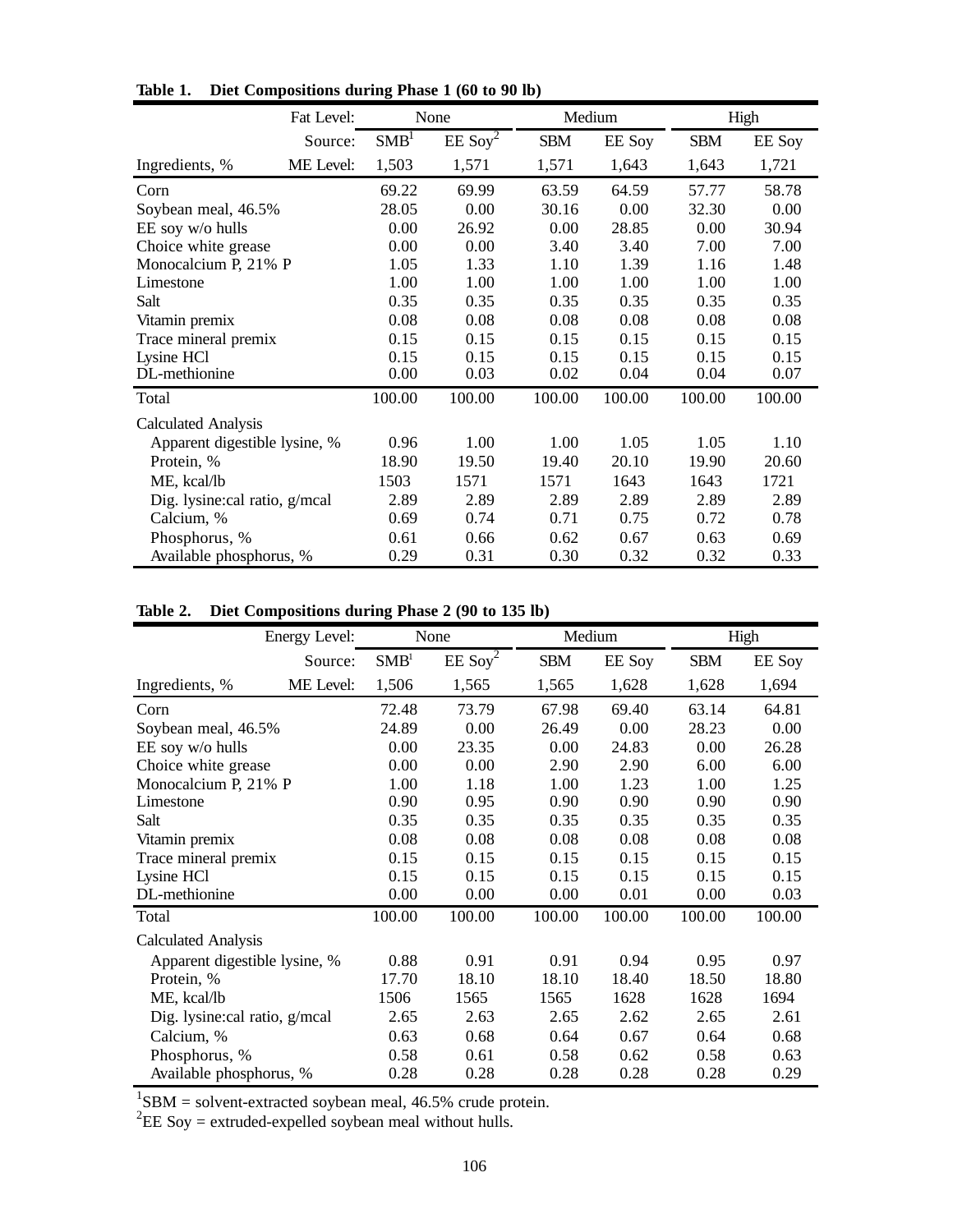|                               | Energy Level: |                  | None                  | Medium     |               | High         |        |  |  |
|-------------------------------|---------------|------------------|-----------------------|------------|---------------|--------------|--------|--|--|
|                               | Source:       | SMB <sup>1</sup> | $EE$ Soy <sup>2</sup> | <b>SBM</b> | <b>EE</b> Soy | <b>SBM</b>   | EE Soy |  |  |
| Ingredients, %                | ME Level:     | 1,512            | 1,553                 | 1,553      | 1,596         | 1,596        | 1,641  |  |  |
| Corn                          |               | 80.54            | 81.64                 | 77.67      | 78.88         | 74.72        | 76.01  |  |  |
| Soybean meal, 46.5%           |               | 17.15            | 0.00                  | 18.02      | 0.00          | 18.93        | 0.00   |  |  |
| EE soy w/o hulls              |               | 0.00             | 15.92                 | 0.00       | 16.66         | 0.00         | 17.43  |  |  |
| Choice white grease           |               | 0.00             | 0.00                  | 2.00       | 2.00          | 4.10         | 4.10   |  |  |
| Monocalcium P, 21% P          |               | 0.75             | 0.88                  | 0.75       | 0.90          | 0.75<br>0.90 |        |  |  |
| Limestone                     |               | 0.90             | 0.90                  | 0.90       | 0.90          | 0.90         | 0.90   |  |  |
| Salt                          |               | 0.35             | 0.35                  | 0.35       | 0.35          | 0.35         | 0.35   |  |  |
| Vitamin premix                |               | 0.06             | 0.06                  | 0.06       | 0.06          | 0.06         | 0.06   |  |  |
| Trace mineral premix          |               | 0.10             | 0.10                  | 0.10       | 0.10          | 0.10         | 0.10   |  |  |
| Lysine HCl                    |               | 0.15             | 0.15                  | 0.15       | 0.15          | 0.15         | 0.15   |  |  |
| Total                         |               | 100.00           | 100.00                | 100.00     | 100.00        | 100.00       | 100.00 |  |  |
| Calculated analysis           |               |                  |                       |            |               |              |        |  |  |
| Apparent digestible lysine, % |               | 0.70             | 0.71                  | 0.71       | 0.73          | 0.73         | 0.74   |  |  |
| Protein, %                    |               | 14.80            | 15.00                 | 15.00      | 15.10         | 15.10        | 15.30  |  |  |
| ME, kcal/lb                   | 1512          | 1553             | 1553                  | 1596       | 1596          | 1641         |        |  |  |
| Dig. lysine:cal ratio, g/mcal | 2.09          | 2.07             | 2.08                  | 2.06       | 2.08          | 2.06         |        |  |  |
| Calcium, %                    | 0.56          | 0.58             | 0.57                  | 0.59       | 0.57          | 0.59         |        |  |  |
| Phosphorus, %                 | 0.50          | 0.52             | 0.50                  | 0.52       | 0.50          | 0.52         |        |  |  |
| Available phosphorus, %       | 0.22          | 0.22             | 0.22                  | 0.22       | 0.22          | 0.22         |        |  |  |

**Table 3. Diet Compositions during Phase 3 (135 to 190 lb)**

### **Table 4. Diet Compositions during Phase 4 (190 to 260 lb)**

| Energy Level:                 |           | None   | Medium                |            | High          |               |               |  |  |
|-------------------------------|-----------|--------|-----------------------|------------|---------------|---------------|---------------|--|--|
|                               | Source:   |        | $EE$ Soy <sup>2</sup> | <b>SBM</b> | <b>EE</b> Soy | <b>SBM</b>    | <b>EE</b> Soy |  |  |
| Ingredients, %                | ME Level: | 1,515  | 1,546                 | 1,545      | 1,578         | 1,578         | 1,611         |  |  |
| Corn                          |           | 84.82  | 85.68                 | 82.76      | 83.79         | 80.62         | 81.66         |  |  |
| Soybean meal, 46.5%           |           | 12.97  | 0.00                  | 13.53      | 0.00          | 14.07<br>0.00 |               |  |  |
| EE soy w/o hulls              |           | 0.00   | 11.97                 | 0.00       | 12.42         | 0.00          | 12.93         |  |  |
| Choice white grease           |           | 0.00   | 0.00                  | 1.50       | 1.50          | 3.10          | 3.10          |  |  |
| Monocalcium P, 21% P          |           | 0.70   | 0.78                  | 0.70       | 0.78          | 0.70          | 0.80          |  |  |
| Limestone                     |           | 0.85   | 0.85                  | 0.85       | 0.85          | 0.85          | 0.85          |  |  |
| Salt                          |           | 0.35   | 0.35                  | 0.35       | 0.35          | 0.35          | 0.35          |  |  |
| Vitamin premix                | 0.06      | 0.06   | 0.06                  | 0.06       | 0.06          | 0.06          |               |  |  |
| Trace mineral premix          | 0.10      | 0.10   | 0.10                  | 0.10       | 0.10          | 0.10          |               |  |  |
| Lysine HCl                    |           | 0.15   | 0.15                  | 0.15       | 0.15          | 0.15          | 0.15          |  |  |
| Total                         |           | 100.00 | 100.00                | 100.00     | 100.00        | 100.00        | 100.00        |  |  |
| Calculated analysis           |           |        |                       |            |               |               |               |  |  |
| Apparent digestible lysine, % |           | 0.60   | 0.60                  | 0.61       | 0.61          | 0.62          | 0.62          |  |  |
| Protein, %                    |           | 13.20  | 13.30                 | 13.30      | 13.40         | 13.40         | 13.50         |  |  |
| ME, kcal/lb                   | 1,515     | 1,546  | 1,545                 | 1,578      | 1,578         | 1,611         |               |  |  |
| Dig. lysine:cal ratio, g/mcal | 1.79      | 1.77   | 1.78                  | 1.76       | 1.77          | 1.76          |               |  |  |
| Calcium, %                    |           | 0.52   | 0.53                  | 0.52       | 0.53          | 0.52          | 0.54          |  |  |
| Phosphorus, %                 | 0.47      | 0.49   | 0.47                  | 0.48       | 0.47          | 0.49          |               |  |  |
| Available phosphorus, %       |           | 0.20   | 0.20                  | 0.20       | 0.20          | 0.20          | 0.20          |  |  |

<sup>1</sup>SBM = solvent-extracted soybean meal, 46.5% crude protein.<br><sup>2</sup>EE Soy = extruded-expelled soybean meal without hulls.